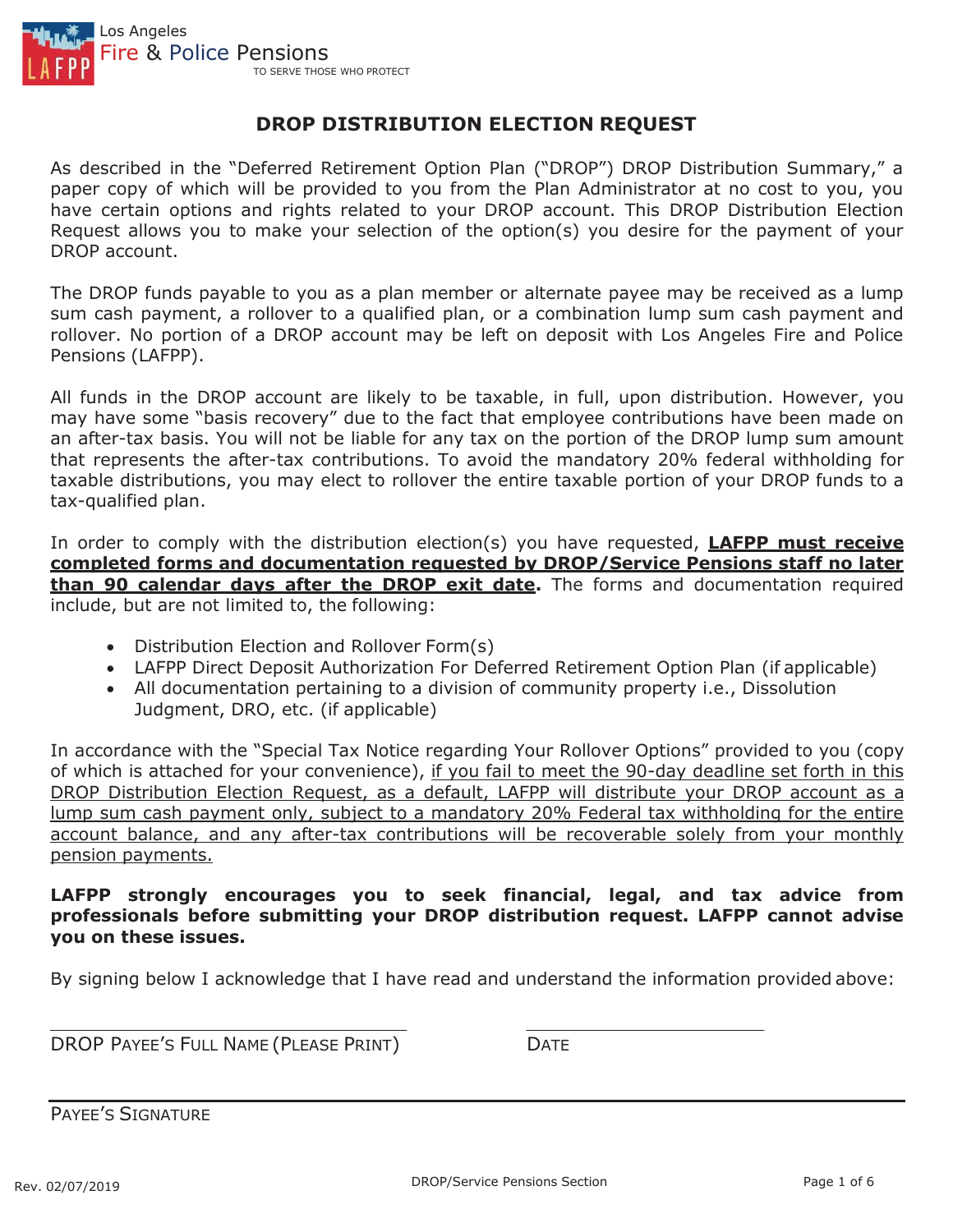Fire & Police Pensions TO SERVE THOSE WHO PROTECT

Los Angeles

# **DROP DISTRIBUTION ELECTION AND ROLLOVER FORM**

**FOR THE** *TAXABLE PORTION* **(NOT YET TAXED) OF THE DROP FUNDS**

**(Please submit the original form and retain a copy for yourself.)**

#### XXX-XX-

| <b>LAST NAME</b>                                                                                                                                                                                                                                                                                                                                                                                                                                                                                                                                                                                                                                                                                                                        | <b>FIRST NAME</b>                                                                                                                                                                                                         | M.I.                     | SOCIAL SECURITY NUMBER                                                                                                                                                                                                                |  |
|-----------------------------------------------------------------------------------------------------------------------------------------------------------------------------------------------------------------------------------------------------------------------------------------------------------------------------------------------------------------------------------------------------------------------------------------------------------------------------------------------------------------------------------------------------------------------------------------------------------------------------------------------------------------------------------------------------------------------------------------|---------------------------------------------------------------------------------------------------------------------------------------------------------------------------------------------------------------------------|--------------------------|---------------------------------------------------------------------------------------------------------------------------------------------------------------------------------------------------------------------------------------|--|
|                                                                                                                                                                                                                                                                                                                                                                                                                                                                                                                                                                                                                                                                                                                                         | SECTION A: FOR TOTAL TAXABLE PORTION, PLEASE INDICATE YOUR ELECTION                                                                                                                                                       |                          |                                                                                                                                                                                                                                       |  |
| $\mathbf{1}$ .<br>a.<br>b.                                                                                                                                                                                                                                                                                                                                                                                                                                                                                                                                                                                                                                                                                                              | LUMP SUM (CASH) PAYMENT OF ALL TAXABLE FUNDS. Please complete Section C.<br>(See Section 2.b. for partial lump sum (cash) payment and partial direct rollover)<br>optional.<br>No, do not withhold California income tax. |                          | I understand that the mandatory 20% Federal income tax will be withheld and California income tax withholding is<br>Yes, withhold California income tax at 10% of amount of Federal withholding-i.e., 2% of the taxable distribution. |  |
| 2.<br>DIRECT ROLLOVER (if selected, check either a. or b. below): In order for the Plan to do a direct rollover, I<br>understand this form must be completed and returned to the Los Angeles Fire and Police Pension Plan, together<br>with the necessary authorization from the financial institution receiving my distribution, within 90 calendar days<br>from my DROP exit date.<br>All taxable funds. Please complete Sections B, C & D.<br>a.<br>Partial Lump Sum (Cash) Payment and Partial Direct Rollover<br>b.                                                                                                                                                                                                                |                                                                                                                                                                                                                           |                          |                                                                                                                                                                                                                                       |  |
|                                                                                                                                                                                                                                                                                                                                                                                                                                                                                                                                                                                                                                                                                                                                         | Rollover of \$<br>Cash Payment.<br><b>OR</b><br>Lump Sum Cash Payment of \$                                                                                                                                               |                          | (fill in amount) of my taxable funds and receive the balance as a Lump Sum<br>NET or GROSS (circle one) and Balance as Rollover                                                                                                       |  |
| Please complete Sections B, C & D. I understand the mandatory 20% Federal income tax will be withheld from<br>the remaining portion of the taxable amount not rolled over. California income tax will not be withheld unless I<br>check Item b.1.<br>b.1.<br>Yes, withhold California income tax at 10% of amount of Federal withholding.<br>No, do not withhold California income tax.<br>b.2.                                                                                                                                                                                                                                                                                                                                         |                                                                                                                                                                                                                           |                          |                                                                                                                                                                                                                                       |  |
| <b>SECTION B:</b> I have elected to rollover all or part of the taxable portion (not yet taxed) of my DROP funds as indicated<br>above. I have received and read the Special Tax Notice Regarding Your Rollover Options provided by the Plan. I understand<br>that if I elect a rollover, I am responsible for supplying the plan with the necessary authorization in Section D from a<br>financial institution eligible to receive this rollover and that it is my responsibility to provide accurate information. I<br>understand that this rollover can only be made to a traditional IRA, a Roth IRA, an eligible retirement plan that agrees to<br>accept my rollover, or to a SIMPLE IRA that has been established for two years. |                                                                                                                                                                                                                           |                          |                                                                                                                                                                                                                                       |  |
| By placing my initials here, I agree to the terms in Section B: (Please initial here).                                                                                                                                                                                                                                                                                                                                                                                                                                                                                                                                                                                                                                                  |                                                                                                                                                                                                                           |                          |                                                                                                                                                                                                                                       |  |
| SECTION C: I hereby authorize the Los Angeles Fire and Police Pension Plan to distribute the taxable portion of my DROP<br>funds in accord with the election(s) indicated above. I understand that I have the right to consider my election options for 30<br>days before making the above distribution election. I also understand that I am waiving this right if I sign below within 30<br>days of receiving this form.                                                                                                                                                                                                                                                                                                              |                                                                                                                                                                                                                           |                          |                                                                                                                                                                                                                                       |  |
|                                                                                                                                                                                                                                                                                                                                                                                                                                                                                                                                                                                                                                                                                                                                         |                                                                                                                                                                                                                           |                          |                                                                                                                                                                                                                                       |  |
|                                                                                                                                                                                                                                                                                                                                                                                                                                                                                                                                                                                                                                                                                                                                         | DROP PAYEE'S FULL NAME (PLEASE PRINT)                                                                                                                                                                                     | <b>PAYEE'S SIGNATURE</b> | DATE                                                                                                                                                                                                                                  |  |
| ADDRESS                                                                                                                                                                                                                                                                                                                                                                                                                                                                                                                                                                                                                                                                                                                                 | CITY                                                                                                                                                                                                                      | <b>STATE</b>             | <b>ZIP CODE</b>                                                                                                                                                                                                                       |  |
| <b>PHONE NUMBER</b>                                                                                                                                                                                                                                                                                                                                                                                                                                                                                                                                                                                                                                                                                                                     |                                                                                                                                                                                                                           | <b>EMAIL ADDRESS</b>     | <b>DROP EXIT DATE</b>                                                                                                                                                                                                                 |  |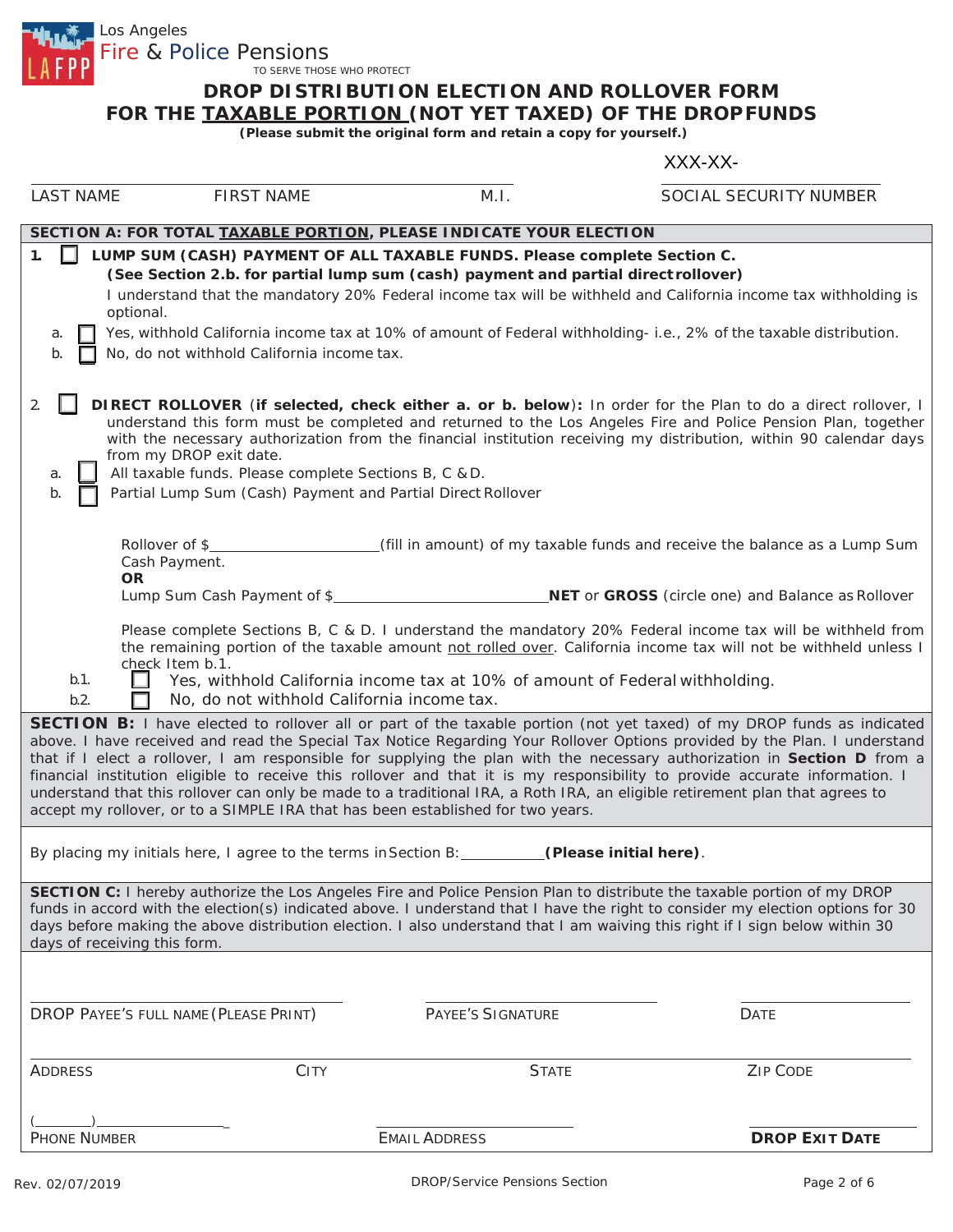

TO SERVE THOSE WHO PROTECT

## **SECTION** D: **FINANCIAL INSTITUTION ROLLOVER INFORMATION FOR TAXABLE PORTION OF DROP FUNDS**

#### **(THIS SECTION TO BE COMPLETED BY PERSON REQUESTING ROLLOVER)**

| I understand this form must be completed and returned to Los Angeles Fire and Police Pensions (LAFPP), no later<br>than 90 calendar days after the DROP exit date to avoid a single lump sum (cash) payment of the DROP account<br>balance and Federal (20%) tax withholding. I further understand that I am responsible for providing correct<br>information to LAFPP for a direct rollover and that LAFPP is not responsible for verifying accuracy of information<br>listed below. |                                                                                                                         |                                          |
|---------------------------------------------------------------------------------------------------------------------------------------------------------------------------------------------------------------------------------------------------------------------------------------------------------------------------------------------------------------------------------------------------------------------------------------------------------------------------------------|-------------------------------------------------------------------------------------------------------------------------|------------------------------------------|
|                                                                                                                                                                                                                                                                                                                                                                                                                                                                                       | XXX-XX-                                                                                                                 |                                          |
| DROP PAYEE'S FULL NAME (PLEASE PRINT)                                                                                                                                                                                                                                                                                                                                                                                                                                                 | <b>SOCIAL SECURITY NUMBER</b>                                                                                           | <b>DROP EXIT DATE</b>                    |
| <b>SIGNATURE</b>                                                                                                                                                                                                                                                                                                                                                                                                                                                                      | <b>DATE</b>                                                                                                             | <b>PHONE NUMBER</b>                      |
|                                                                                                                                                                                                                                                                                                                                                                                                                                                                                       | <b>FINANCIAL INSTITUTION RECEIVING ROLLOVER DISTRIBUTION</b><br>(THIS SECTION TO BE COMPLETED BY FINANCIAL INSTITUTION) |                                          |
| I certify that (fill in name of financial institution)<br>receive these taxable DROP funds and will accept this direct rollover from the Los Angeles Fire and Police Pension<br>Plan which is an Internal Revenue Code Section 401(a) plan. This financial institution is a (check one):                                                                                                                                                                                              |                                                                                                                         | is authorized to                         |
| Section 401(a) Plan<br>Section 403(b) Annuity<br>Section 408(a) or 408(b) I<br>Section 408A Roth IRA<br>Section 457(b) Governmental Deferred Compensation Plan<br>Section 403(a) Annuity Plan □ Section 408 SIMPLE IRA                                                                                                                                                                                                                                                                | Section 403(b) Annuity                                                                                                  | Section 408(a) or 408(b) Traditional IRA |
| THIS INSTITUTION AS TRUSTEE OF THE IRA OF _____<br>COMPLETE BOX 1 FOR ROLLOVER INFORMATION VIA CHECK. COMPLETE BOXES 1 AND 2 FOR ROLLOVER VIA WIRE TRANSFER<br>1. ROLLOVER CHECK MAILED TO: (IF ROLLOVER WIRE TRANSFER IS REQUESTED BY MBR, FILL OUT BOX 1 INFORMATION AND                                                                                                                                                                                                            | (PRINT NAME OF ACCOUNT OWNER)                                                                                           |                                          |
| BOX 2 BELOW. INFORMATION HERE WILL BE USED TO PRINT STATEMENT. Place only one character per box.<br>FULL NAME OF YOUR COMPANY: (CHECK PAYABLE TO)                                                                                                                                                                                                                                                                                                                                     |                                                                                                                         |                                          |
|                                                                                                                                                                                                                                                                                                                                                                                                                                                                                       |                                                                                                                         |                                          |
| <b>ACCOUNT NUMBER:</b>                                                                                                                                                                                                                                                                                                                                                                                                                                                                |                                                                                                                         |                                          |
|                                                                                                                                                                                                                                                                                                                                                                                                                                                                                       |                                                                                                                         |                                          |
| <b>ADDRESS LINE 1:</b>                                                                                                                                                                                                                                                                                                                                                                                                                                                                |                                                                                                                         |                                          |
| <b>ADDRESS LINE 2:</b>                                                                                                                                                                                                                                                                                                                                                                                                                                                                |                                                                                                                         |                                          |
|                                                                                                                                                                                                                                                                                                                                                                                                                                                                                       |                                                                                                                         |                                          |
| CITY:                                                                                                                                                                                                                                                                                                                                                                                                                                                                                 | STATE:                                                                                                                  | ZIP CODE:                                |
|                                                                                                                                                                                                                                                                                                                                                                                                                                                                                       |                                                                                                                         |                                          |
| 2. WIRE TRANSFER INFORMATION (FEE TO BE PAID BY MEMBER)<br><b>BANK NAME</b>                                                                                                                                                                                                                                                                                                                                                                                                           |                                                                                                                         |                                          |
| TRANSIT ROUTING NUMBERS                                                                                                                                                                                                                                                                                                                                                                                                                                                               | <b>ACCOUNT NUMBER</b>                                                                                                   | <b>ACCOUNT TYPE:</b>                     |
| $\vert$ :<br>l÷.                                                                                                                                                                                                                                                                                                                                                                                                                                                                      |                                                                                                                         | $\Box$ Checking<br><b>L</b> Savings      |
| TO BE COMPLETED BY FINANCIAL INSTITUTION OFFICER:                                                                                                                                                                                                                                                                                                                                                                                                                                     |                                                                                                                         |                                          |
| <b>SIGNATURE</b>                                                                                                                                                                                                                                                                                                                                                                                                                                                                      | <b>DATE</b>                                                                                                             | <b>PHONE NUMBER</b>                      |
| <b>PRINT NAME AND TITLE</b>                                                                                                                                                                                                                                                                                                                                                                                                                                                           |                                                                                                                         | <b>EMAIL</b>                             |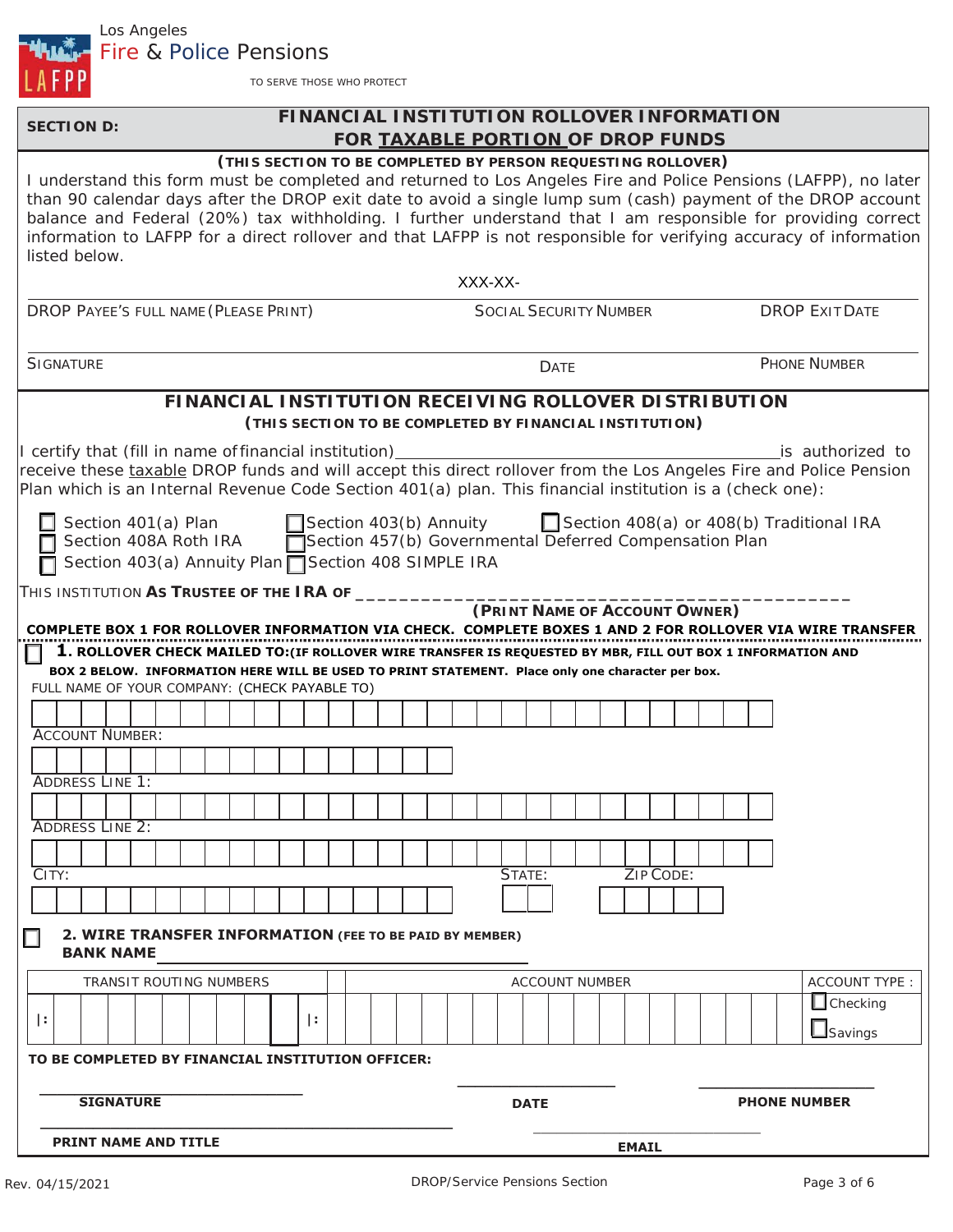

### **DROP DISTRIBUTION ELECTION AND ROLLOVER FORM FOR THE** *NON-TAXABLE PORTION* **(BASIS RECOVERY) OF THE DROP FUNDS**

**(Please submit the original form and retain a copy for yourself.)**

|                                                                                                                                                                                                                                                                                                                                                                                                                                                                                                                                                                                                                                                                                                                                                                                                                                                                                                                                                                                                                                |             |                                                                        | <b>XXX</b><br>XX.      |                       |  |
|--------------------------------------------------------------------------------------------------------------------------------------------------------------------------------------------------------------------------------------------------------------------------------------------------------------------------------------------------------------------------------------------------------------------------------------------------------------------------------------------------------------------------------------------------------------------------------------------------------------------------------------------------------------------------------------------------------------------------------------------------------------------------------------------------------------------------------------------------------------------------------------------------------------------------------------------------------------------------------------------------------------------------------|-------------|------------------------------------------------------------------------|------------------------|-----------------------|--|
| <b>LAST NAME</b><br><b>FIRST NAME</b>                                                                                                                                                                                                                                                                                                                                                                                                                                                                                                                                                                                                                                                                                                                                                                                                                                                                                                                                                                                          |             | M.I.                                                                   | SOCIAL SECURITY NUMBER |                       |  |
| SECTION A: FOR TOTAL NON-TAXABLE PORTION, PLEASE INDICATE YOUR ELECTION                                                                                                                                                                                                                                                                                                                                                                                                                                                                                                                                                                                                                                                                                                                                                                                                                                                                                                                                                        |             |                                                                        |                        |                       |  |
| LUMP SUM (CASH) PAYMENT OF ALL NON-TAXABLE FUNDS<br>1.                                                                                                                                                                                                                                                                                                                                                                                                                                                                                                                                                                                                                                                                                                                                                                                                                                                                                                                                                                         |             |                                                                        |                        |                       |  |
| <b>DIRECT ROLLOVER (if selected, check either a. or b. below):</b> I understand that I may not rollover any<br>2.<br>nontaxable DROP funds unless I have first rolled over all of my taxable DROP funds. In order for the Plan to do a<br>direct rollover, I understand this form must be completed and returned to the Los Angeles Fire and Police Pension<br>Plan, together with the necessary authorization from the financial institution receiving my distribution, and the<br>distribution must occur within 90 calendar days from my DROP exit date.                                                                                                                                                                                                                                                                                                                                                                                                                                                                    |             |                                                                        |                        |                       |  |
| All nontaxable DROP funds. Please complete Sections B, C & D.<br>a.<br><b>Partial Lump Sum (Cash) and Partial Direct Rollover</b><br>b.                                                                                                                                                                                                                                                                                                                                                                                                                                                                                                                                                                                                                                                                                                                                                                                                                                                                                        |             |                                                                        |                        |                       |  |
| Rollover of \$<br>Payment. Please complete Sections B, C & D.                                                                                                                                                                                                                                                                                                                                                                                                                                                                                                                                                                                                                                                                                                                                                                                                                                                                                                                                                                  |             | (fill in amount) of my nontaxable funds and Balance as a Lump Sum Cash |                        |                       |  |
| <b>SECTION B:</b> I have elected to rollover all or part of the non-taxable portion (basis recovery) of my DROP funds as indicated<br>above. I have received and read the Special Tax Notice Regarding Your Rollover Options provided by the Plan. I understand<br>that if I elect a rollover, I am responsible for supplying the plan with the necessary authorization in Section D from a<br>financial institution eligible to receive this rollover and that it is my responsibility to provide accurate information. I<br>understand that if the rollover is to a traditional IRA, I am responsible for keeping track of, and reporting to the IRS on the<br>applicable forms, the amounts of these non-taxable funds that are rolled over. I understand that this rollover can only be<br>made to an IRA or an eligible retirement plan that separately accounts for the non-taxable DROP funds and earnings on those<br>funds and that this rollover cannot be made to a governmental 457(b) deferred compensation plan. |             |                                                                        |                        |                       |  |
| By placing my initials here, I agree to the terms in Section B: __________(Please initial here).                                                                                                                                                                                                                                                                                                                                                                                                                                                                                                                                                                                                                                                                                                                                                                                                                                                                                                                               |             |                                                                        |                        |                       |  |
| <b>SECTION C:</b> I hereby authorize the Los Angeles Fire and Police Pension Plan to distribute the non-taxable portion of my<br>DROP funds in accord with the election(s) indicated above. I understand that I have the right to consider my election options<br>for 30 days before making the above distribution election. I also understand that I am waiving this right if I sign below within<br>30 days of receiving this form.                                                                                                                                                                                                                                                                                                                                                                                                                                                                                                                                                                                          |             |                                                                        |                        |                       |  |
|                                                                                                                                                                                                                                                                                                                                                                                                                                                                                                                                                                                                                                                                                                                                                                                                                                                                                                                                                                                                                                |             |                                                                        |                        |                       |  |
| DROP PAYEE'S FULL NAME (PLEASE PRINT)                                                                                                                                                                                                                                                                                                                                                                                                                                                                                                                                                                                                                                                                                                                                                                                                                                                                                                                                                                                          |             | PAYEE'S SIGNATURE                                                      | DATE                   |                       |  |
| <b>ADDRESS</b>                                                                                                                                                                                                                                                                                                                                                                                                                                                                                                                                                                                                                                                                                                                                                                                                                                                                                                                                                                                                                 | <b>CITY</b> | <b>STATE</b>                                                           | ZIP CODE               |                       |  |
| <b>PHONE NUMBER</b>                                                                                                                                                                                                                                                                                                                                                                                                                                                                                                                                                                                                                                                                                                                                                                                                                                                                                                                                                                                                            |             | <b>EMAIL ADDRESS</b>                                                   |                        | <b>DROP EXIT DATE</b> |  |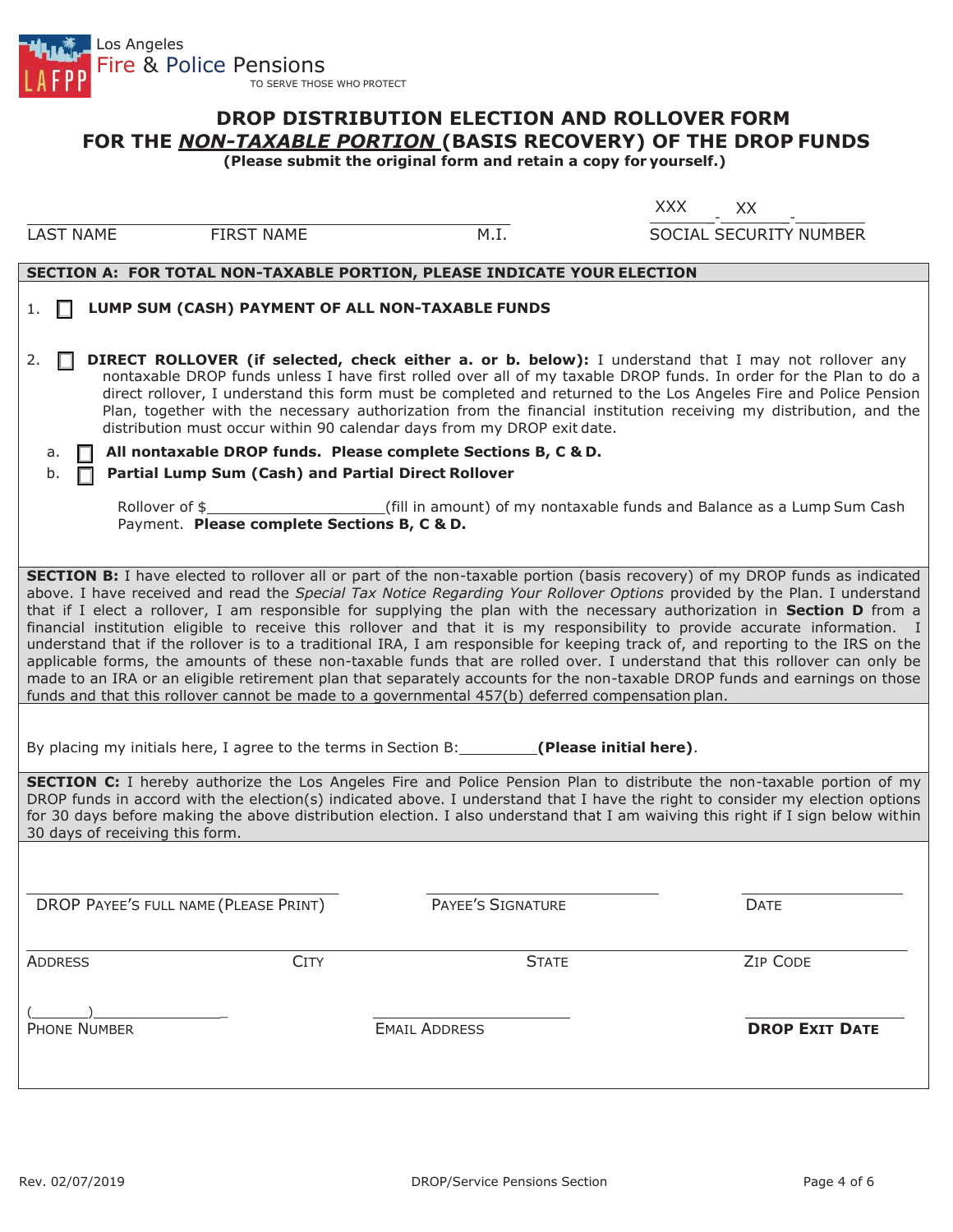

Fire & Police Pensions

TO SERVE THOSE WHO PROTECT

## **FINANCIAL INSTITUTION ROLLOVER INFORMATION FOR NON-TAXABLE PORTION OF DROP FUNDS**

| 2. WIRE TRANSFER INFORMATION (FEE TO BE PAID BY MEMBER)<br><b>BANK NAME</b><br>TRANSIT ROUTING NUMBERS<br>Ŀ.<br>Ŀ.<br>TO BE COMPLETED BY FINANCIAL INSTITUTION OFFICER:<br><b>SIGNATURE</b>                                         | <b>ACCOUNT NUMBER</b><br><b>DATE</b>                                       | ACCOUNT TYPE:<br>Checking<br>$\Box$ Savings<br><b>PHONE NUMBER</b> |
|-------------------------------------------------------------------------------------------------------------------------------------------------------------------------------------------------------------------------------------|----------------------------------------------------------------------------|--------------------------------------------------------------------|
|                                                                                                                                                                                                                                     |                                                                            |                                                                    |
|                                                                                                                                                                                                                                     |                                                                            |                                                                    |
|                                                                                                                                                                                                                                     |                                                                            |                                                                    |
|                                                                                                                                                                                                                                     |                                                                            |                                                                    |
|                                                                                                                                                                                                                                     |                                                                            |                                                                    |
|                                                                                                                                                                                                                                     |                                                                            |                                                                    |
|                                                                                                                                                                                                                                     |                                                                            |                                                                    |
|                                                                                                                                                                                                                                     |                                                                            |                                                                    |
| CITY:                                                                                                                                                                                                                               | ZIP CODE:<br>STATE:                                                        |                                                                    |
|                                                                                                                                                                                                                                     |                                                                            |                                                                    |
| <b>ADDRESS LINE 2:</b>                                                                                                                                                                                                              |                                                                            |                                                                    |
| <b>ADDRESS LINE 1:</b>                                                                                                                                                                                                              |                                                                            |                                                                    |
|                                                                                                                                                                                                                                     |                                                                            |                                                                    |
| <b>ACCOUNT NUMBER:</b>                                                                                                                                                                                                              |                                                                            |                                                                    |
|                                                                                                                                                                                                                                     |                                                                            |                                                                    |
| BOX 2 BELOW. INFORMATION HERE WILL BE USED TO PRINT STATEMENT. Place only one character per box.<br>FULL NAME OF YOUR COMPANY: (CHECK PAYABLE TO)                                                                                   |                                                                            |                                                                    |
| COMPLETE BOX 1 FOR ROLLOVER VIA CHECK. COMPLETE BOXES 1 AND 2 FOR ROLLOVER VIA WIRE TRANSFER<br>1. ROLLOVER CHECK MAILED TO: (IF ROLLOVER WIRE TRANSFER IS REQUESTED BY MBR, FILL OUT BOX 1 INFORMATION AND<br>П                    |                                                                            |                                                                    |
|                                                                                                                                                                                                                                     | (PRINT NAME OF ACCOUNT OWNER)                                              |                                                                    |
| * A Section 401(a) plan or Section 403(b) annuity must agree to separately account for non-taxable funds and earnings.<br>THIS INSTITUTION AS TRUSTEE OF THE IRA OF                                                                 |                                                                            |                                                                    |
|                                                                                                                                                                                                                                     |                                                                            |                                                                    |
| $\Box$ Section 401(a) Plan*<br>Section 403(b) Annuity*                                                                                                                                                                              | $\Box$ Section 408(a) or 408(b) Traditional IRA<br>□ Section 408A Roth IRA |                                                                    |
| Pension Plan which is an Internal Revenue Code Section 401(a) plan. This financial institution is a (check one):                                                                                                                    |                                                                            |                                                                    |
| receive these non-taxable DROP funds and will accept this direct rollover from the Los Angeles Fire and Police                                                                                                                      |                                                                            |                                                                    |
| I certify that (fill in name of financial institution)                                                                                                                                                                              |                                                                            | is authorized to                                                   |
| <b>FINANCIAL INSTITUTION RECEIVING ROLLOVER DISTRIBUTION</b>                                                                                                                                                                        | (THIS SECTION TO BE COMPLETED BY FINANCIAL INSTITUTION)                    |                                                                    |
| <b>SIGNATURE</b>                                                                                                                                                                                                                    | <b>DATE</b>                                                                | <b>PHONE NUMBER</b>                                                |
|                                                                                                                                                                                                                                     |                                                                            |                                                                    |
| DROP PAYEE'S FULL NAME (PLEASE PRINT)                                                                                                                                                                                               | <b>SOCIAL SECURITY NUMBER</b>                                              | <b>DROP EXIT DATE</b>                                              |
|                                                                                                                                                                                                                                     | XXX-XX-                                                                    |                                                                    |
| understand that I am responsible for providing correct information to LAFPP for a direct rollover and that LAFPP is<br>not responsible for verifying accuracy of information listed below.                                          |                                                                            |                                                                    |
|                                                                                                                                                                                                                                     |                                                                            |                                                                    |
| taxable portion. As a result, my entire DROP account will be distributed as a taxable amount. I further                                                                                                                             |                                                                            |                                                                    |
| understand that no basis will be assigned to the DROP account balance and, therefore, there will not be any non-                                                                                                                    |                                                                            |                                                                    |
| I understand this form must be completed and returned to Los Angeles Fire and Police Pensions (LAFPP), no later<br>than 90 calendar days after the DROP exit date. If this form is not returned to LAFPP within 90 calendar days, I |                                                                            |                                                                    |